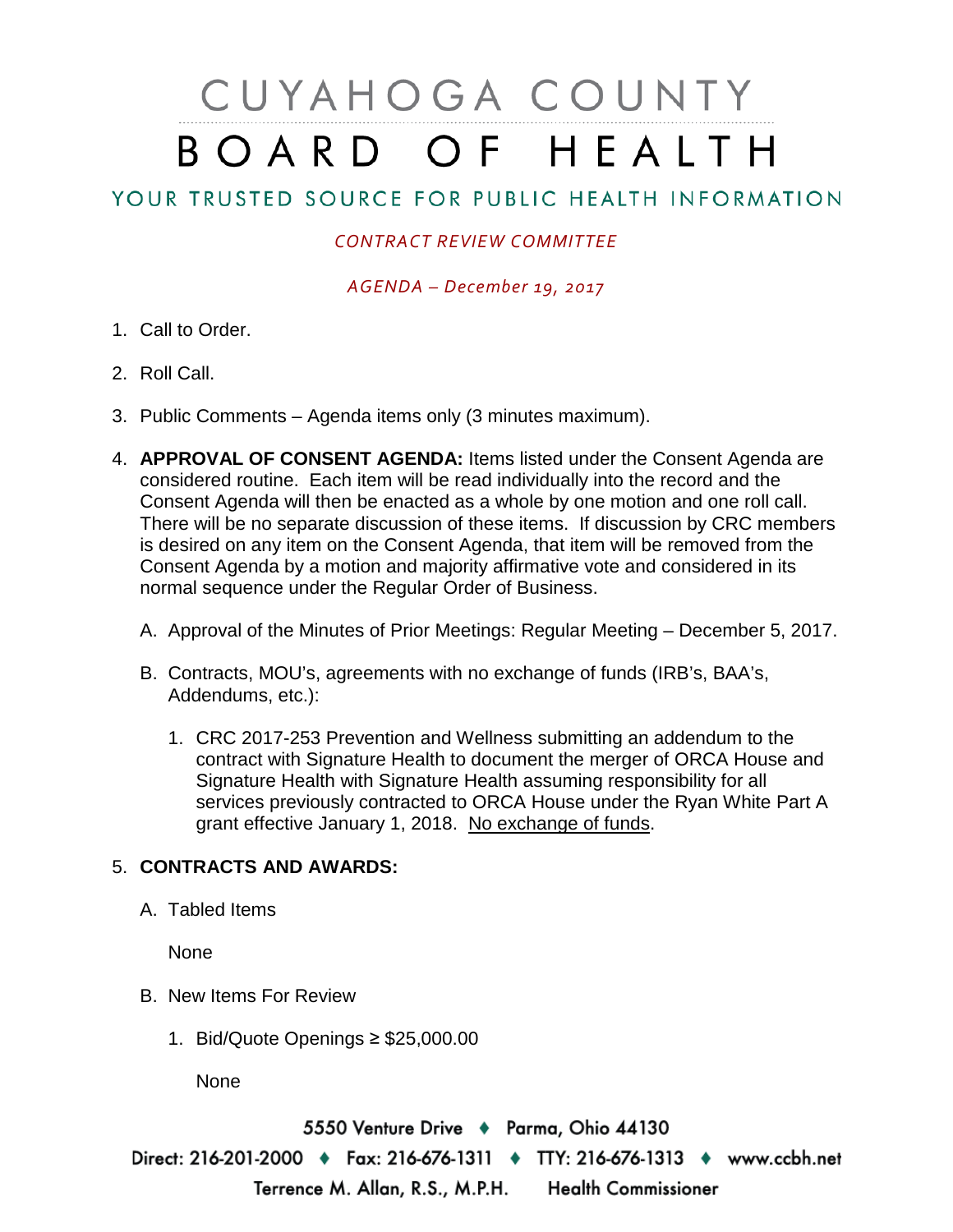2. Bid/Quote Openings < \$25,000.00

*Lead Program* 

- a. CRC 2017-254 37 Elm Bedford, Ohio 44146
- b. CRC 2017-255 17158 Maple Heights Blvd. Maple Heights, Ohio 44137
- 3. Expenditures: Contracts < \$25,000.00
	- a. CRC 2017-256 Prevention and Wellness Services submitting a contract with A.J. Boggs & IXN dba IXN under the Ryan White Part A grant from February 28, 2018 through February 28, 2019. Amount to be paid to A.J. Boggs & IXN dba IXN is not to exceed \$16,290.00.

Purpose: To collect and host the cumulative client level data for Ryan White.

Funding Source: 100% reimbursable through the FY2018 RW grant

b. CRC 2017-257 Prevention and Wellness Services submitting addendums to the following contracts (2017-43, 2017-80) under the Ryan White Part A grant:

| From         | To           |
|--------------|--------------|
| \$24,848.10  | \$26,498.07  |
| \$167,494.77 | \$183,321.28 |
| \$142,390.81 | \$133,365.81 |
| \$176,534.03 | \$167,699.13 |
| \$28,738.76  | \$25,238.76  |
|              |              |

Purpose: Reallocation of grant funds based on service category needs.

Funding Source: 100% reimbursable through the FY2018 RW grant

c. CRC 2017-258 Prevention and Wellness Services submitting addendums to the following contracts under the Prevent Premature Fatherhood (PPF) grant to decrease the contract amounts as listed below.

Lushun Collins (CRC 2016-49, CRC 2017-162) from \$3,250.00 to \$3,000.00 Jerrold Nash (CRC 2016-60, CRC 2017-162) from \$4,750.00 to \$4,500.005550 Venture Drive + Parma, Ohio 44130 Direct: 216-201-2000 • Fax: 216-676-1311 • TTY: 216-676-1313 • www.ccbh.net

> Terrence M. Allan, R.S., M.P.H. **Health Commissioner**